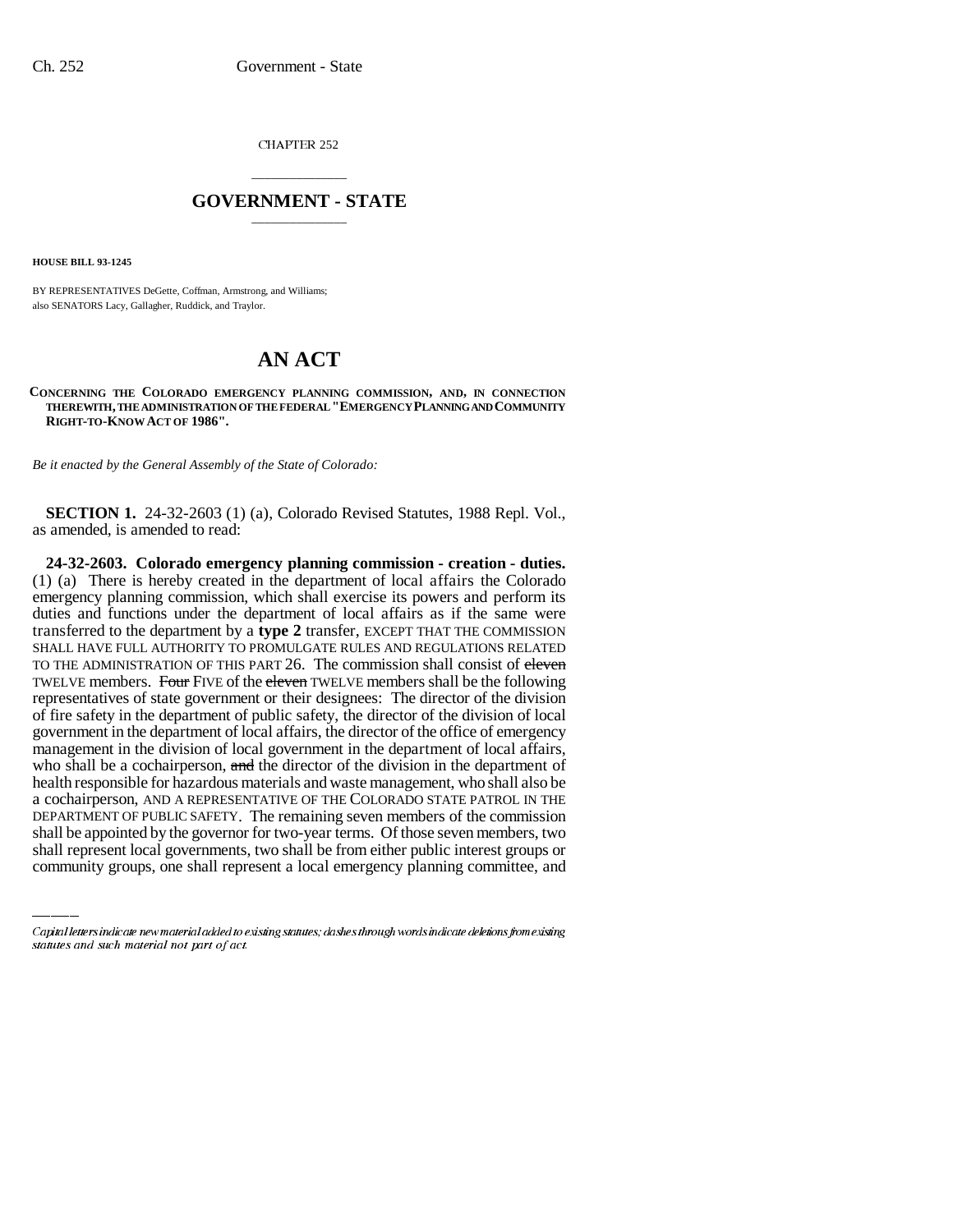two shall represent affected industries. The governor shall fill any vacancy by appointment.

**SECTION 2.** Part 26 of article 32 of title 24, Colorado Revised Statutes, 1988 Repl. Vol., as amended, is amended BY THE ADDITION OF THE FOLLOWING NEW SECTIONS to read:

**24-32-2603.5. Powers and duties of the commission.** (1) IT IS THE INTENT OF THE GENERAL ASSEMBLY THAT THE COMMISSION PROMULGATE RULES AND REGULATIONS PURSUANT TO THIS PART 26 THAT ENCOURAGE:

(a) CONSISTENCY BETWEEN INFORMATION REQUESTED BY THE COMMISSION AND THE PURPOSES OF IMPLEMENTATION OF THE FEDERAL ACT; AND

(b) COST EFFECTIVE REPORTING AND THE CONSIDERATION OF REASONABLE REPORTING THRESHOLD LEVELS AND REPORTING FORMATS.

(2) CONSISTENT WITH THE POWERS AND DUTIES IMPOSED UPON IT BY THE FEDERAL ACT, OR GRANTED TO IT IN THIS PART 26, THE COMMISSION SHALL HAVE THE FOLLOWING POWERS AND DUTIES:

(a) TO ADOPT ALL REASONABLE RULES AND REGULATIONS NECESSARY FOR THE ADMINISTRATION OF THIS PART 26. SUCH RULES AND REGULATIONS SHALL BE PROMULGATED IN ACCORDANCE WITH THE APPLICABLE PROVISIONS OF ARTICLE 4 OF THIS TITLE.

(b) TO ESTABLISH A UNIFORM SYSTEM FOR REPORTING AND MANAGEMENT OF INFORMATION REQUIRED BY THE FEDERAL ACT;

(c) TO CREATE AND ADOPT SUCH FORMS AS ARE NECESSARY FOR THE UNIFORM REPORTING AND MANAGEMENT OF INFORMATION REQUIRED BY THE FEDERAL ACT, INCLUDING, BUT NOT LIMITED TO, THE FOLLOWING:

(I) A STANDARDIZED TIER II REPORTING FORM TO REPLACE THE TIER II FORM WHICH IS REQUIRED UNDER THE FEDERAL ACT, AND WHICH SHALL BE ACCEPTED BY LOCAL EMERGENCY PLANNING COMMITTEES IN REPORTING THE INFORMATION CONTAINED THEREIN; AND

(II) A STANDARDIZED FACILITY CONTINGENCY PLAN FORM AS AN ADDENDUM TO THE FORM REQUIRED IN SUBPARAGRAPH (I) OF THIS PARAGRAPH (c), WHICH SHALL BE USED FOR THE COLLECTION OF EMERGENCY PLANNING INFORMATION FROM FACILITIES BY LOCAL EMERGENCY PLANNING COMMITTEES. THIS FORM SHALL INCLUDE SPACE IN WHICH LOCAL EMERGENCY PLANNING COMMITTEES MAY REQUIRE ADDITIONAL INFORMATION OF LOCAL CONCERN.

(d) TO COORDINATE ITS ACTIVITIES WITH THOSE OF THE COLORADO STATE PATROL RELATING TO THE TRANSPORTATION OF HAZARDOUS MATERIALS.

**24-32-2606. SARA Title III fund - acceptance of gifts, grants, and donations.** (1) THERE IS HEREBY CREATED IN THE STATE TREASURY A FUND TO BE KNOWN AS THE SARA TITLE III FUND, WHICH SHALL BE ADMINISTERED BY THE COMMISSION. THE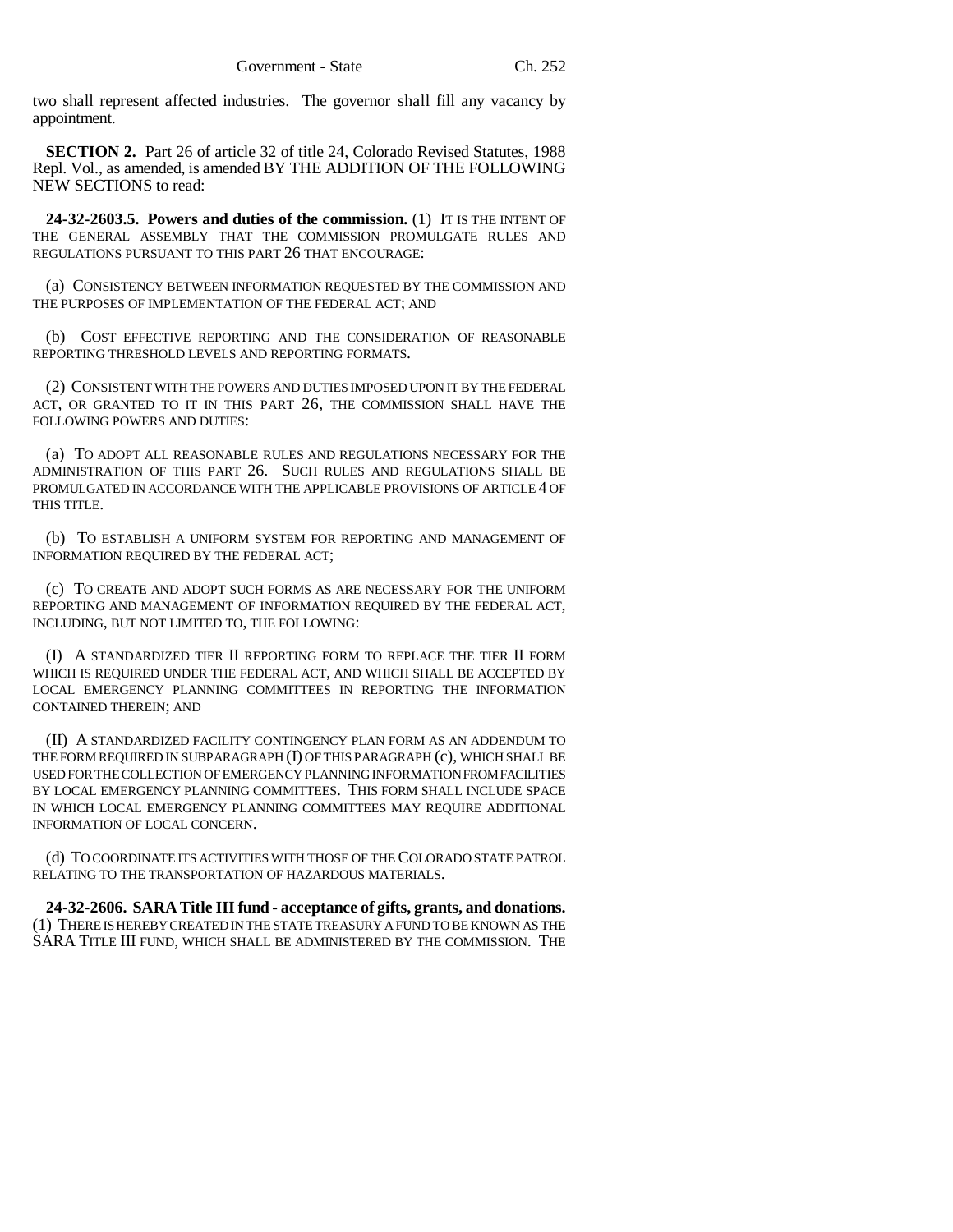## Ch. 252 Government - State

MONEYS IN THE FUND SHALL BE SUBJECT TO ANNUAL APPROPRIATION BY THE GENERAL ASSEMBLY FOR THE PURPOSES OF THIS PART 26 INCLUDING, BUT NOT LIMITED TO, THE DISBURSEMENT OF GRANTS PURSUANT TO SECTION 24-32-2607.

(2) THE COMMISSION IS HEREBY AUTHORIZED TO ACCEPT ALL MONEYS RECEIVED FROM THE FEDERAL GOVERNMENT AND FROM PUBLIC OR PRIVATE GRANTS, GIFTS, BEQUESTS, DONATIONS, AND OTHER CONTRIBUTIONS FOR ANY PURPOSE CONSISTENT WITH THE PROVISIONS OF THIS PART 26. SUCH MONEYS SHALL BE CREDITED TO THE SARA TITLE III FUND CREATED BY SUBSECTION (1) OF THIS SECTION.

(3) IN ACCORDANCE WITH SECTION 24-36-114, ALL INTEREST DERIVED FROM THE DEPOSIT AND INVESTMENT OF THIS FUND SHALL BE CREDITED TO THE GENERAL FUND.

**24-32-2607. Application for grants - disbursements from fund - regulations.** (1) THE DEPARTMENT OF LOCAL AFFAIRS SHALL ADMINISTER ALL GRANTS FROM THE FUND. THE DEPARTMENT OF LOCAL AFFAIRS SHALL ACCEPT APPLICATIONS FROM LOCAL EMERGENCY PLANNING COMMITTEES AND FROM FIRST RESPONDER ORGANIZATIONS WHO HAVE COORDINATED THEIR REQUEST WITH THEIR LOCAL EMERGENCY PLANNING COMMITTEE AND SHALL DIRECT THOSE APPLICATIONS TO THE COMMISSION. THE COMMISSION SHALL EVALUATE THE APPLICATIONS AND SHALL RECOMMEND TO THE DEPARTMENT OF LOCAL AFFAIRS WHICH GRANTS SHOULD BE MADE FOR THE PURPOSES OF EMERGENCY PLANNING AND EMERGENCY RESPONSE, INCLUDING, BUT NOT LIMITED TO, TRAINING AND PLANNING PROGRAMS AND TRAINING AND PLANNING EQUIPMENT AS NEEDED TO CARRY OUT THE PURPOSES OF THIS PART 26.

(2) THE COMMISSION SHALL PROMULGATE RULES AND REGULATIONS PRESCRIBING THE PROCEDURES TO BE FOLLOWED IN THE MAKING, FILING, AND EVALUATION OF GRANT APPLICATIONS, AND ANY OTHER REGULATIONS NECESSARY FOR ADMINISTERING THE SARA TITLE III FUND.

**SECTION 3.** 24-1-128.6, Colorado Revised Statutes, 1988 Repl. Vol., as amended, is amended BY THE ADDITION OF A NEW SUBSECTION to read:

**24-1-128.6. Department of public safety - creation.** (4) THE COLORADO EMERGENCY PLANNING COMMISSION, CREATED BY PART 26 OF ARTICLE 32 OF THIS TITLE, SHALL EXERCISE ITS POWERS AND PERFORM ITS DUTIES AND FUNCTIONS AS IF THE SAME WERE TRANSFERRED BY A **TYPE 2** TRANSFER TO THE DEPARTMENT OF LOCAL AFFAIRS, EXCEPT THAT THE COMMISSION SHALL HAVE FULL AUTHORITY TO PROMULGATE RULES AND REGULATIONS RELATED TO THE IMPLEMENTATION OF PART 26 OF ARTICLE 32 OF THIS TITLE.

**SECTION 4. Severability.** If any provision of this act or the application thereof to any person or circumstances is held invalid, such invalidity shall not affect other provisions or application of the act which can be given effect without the invalid provision or application, and to this end the provisions of this act are declared to be severable.